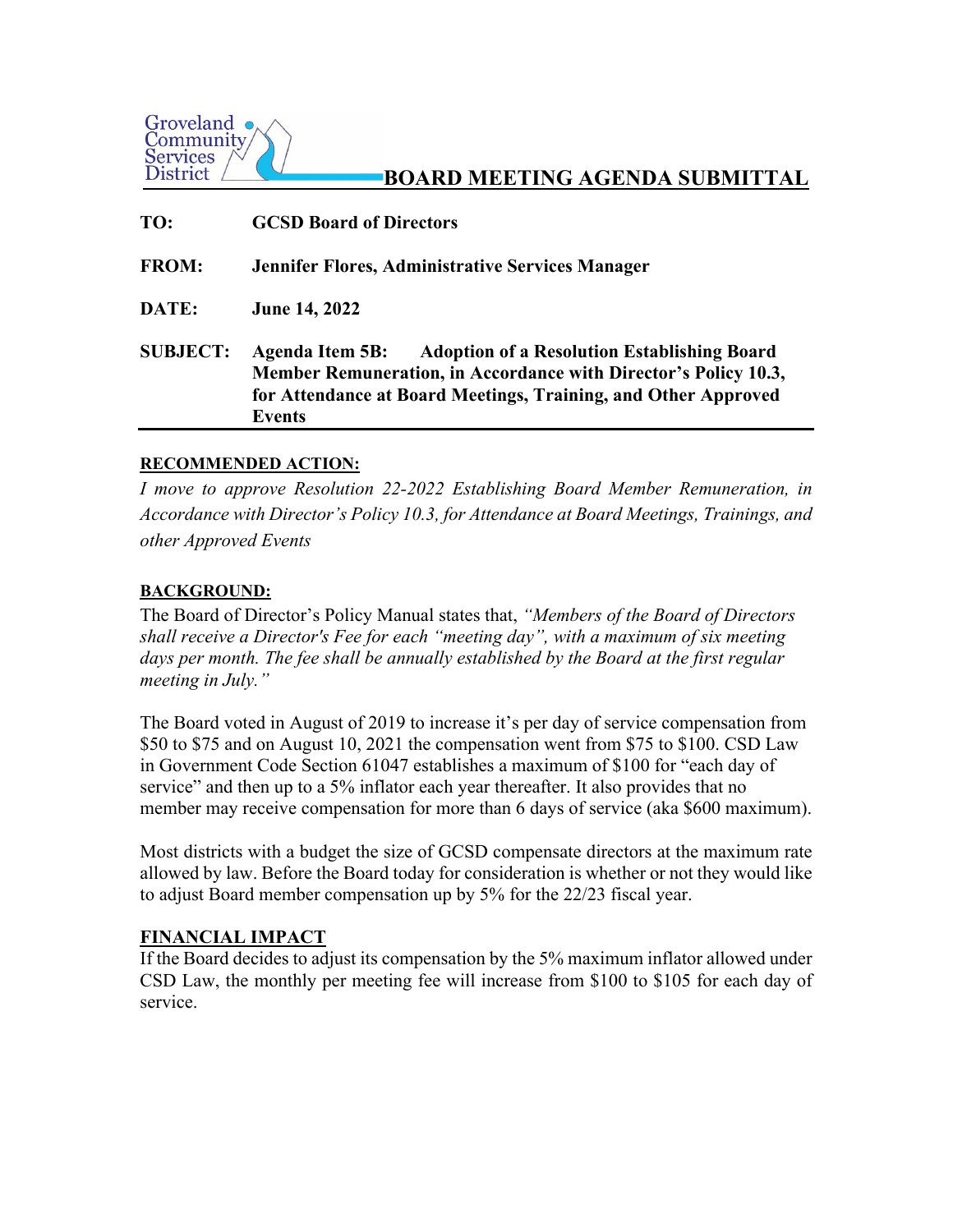# **Resolution No. 22-2022**

# **RESOLUTION ESTABLISHING BOARD MEMBER REMUNERATION, IN ACCORDANCE WITH DIRECTOR'S POLICY 10.3, FOR ATTENDANCE AT BOARD MEETINGS, TRAINING, AND OTHER APPROVED EVENTS**

**WHEREAS,** the Groveland Community Services District (herein referred to as District) is a local government agency formed and operating in accordance with Section §61000 et seq. of the California Government Code; and

**WHEREAS**, the Board of Directors Policy Manual establishes that Directors shall receive a fee for each day of service;

**WHEREAS**, the policy also states that the fee shall be annually established by the Board at the first meeting in July;

**WHERAS**, Board member remuneration was increased to \$100 in August 2021, the maximum allowed under CSD Law Government Code Section 61047;

**WHEREAS**, if the Board so desires, per CSD Law Government Code Section 61047, it may increase the Director fee by up to a 5% inflator each year thereafter;

**WHEREAS**, the law provides that no member shall receive compensation for more than six (6) days of service.

## **THEREFORE BE IT RESOLVED,**

1. The Board of Directors hereby sets Board Member remuneration to increase by a \_\_\_% inflator for Fiscal Year 2022/23.

**PASSED AND ADOPTED** by the Board of Directors of the Groveland Community Services District on June 14, 2022 by the following vote:

AYES:

NOES:

ABSENT:

ABSTAINED: